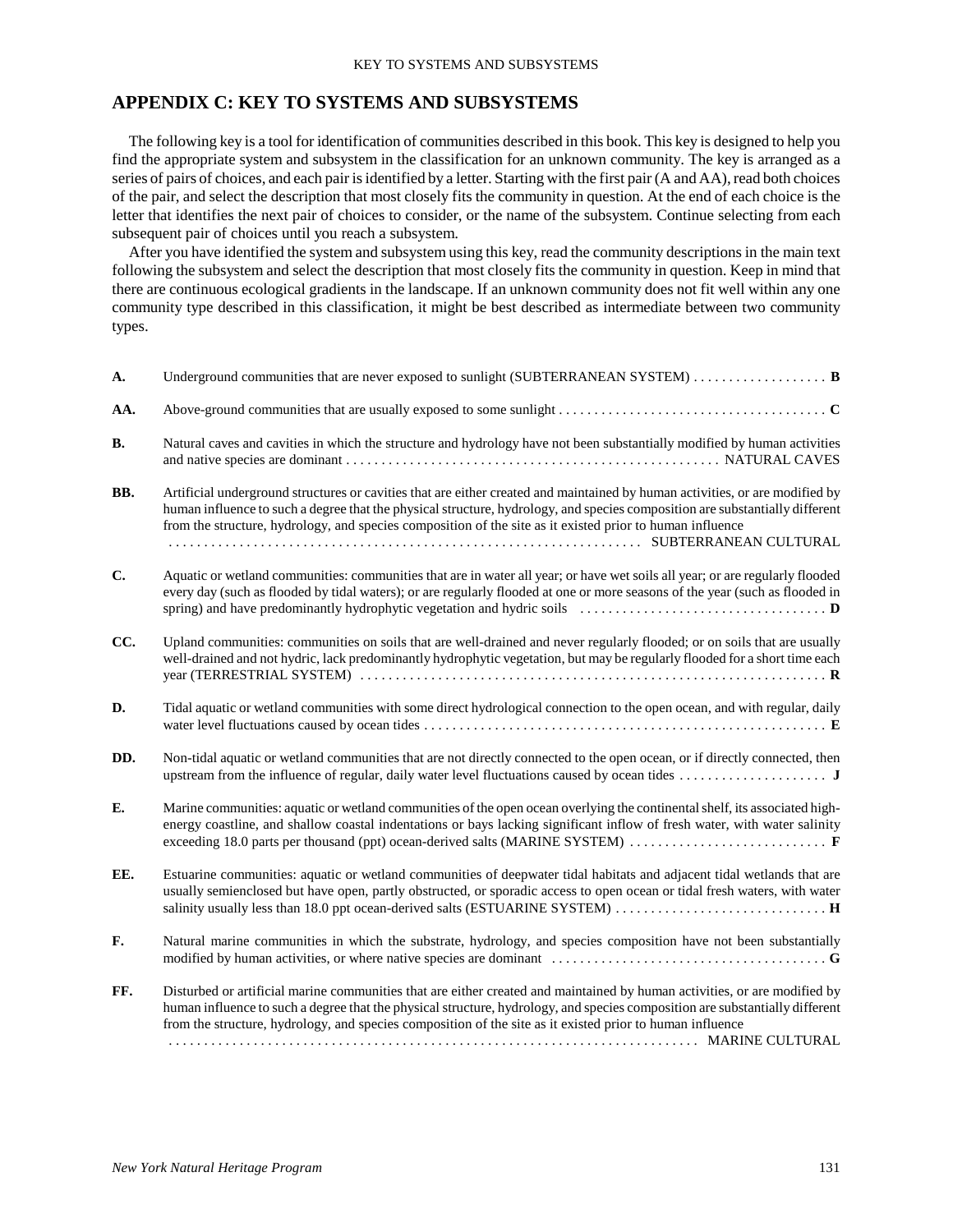## KEY TO SYSTEMS AND SUBSYSTEMS

- **G.** Aquatic marine communities of the subtidal zone, which is permanently flooded with tidal ocean waters, and occurs in the area below the lowest tide where the substrate is continuously submerged by ocean waters . . . . MARINE SUBTIDAL
- **GG.** Marine communities of the intertidal zone, which is located between the highest tide level and the lowest tide level where the substrate is periodically exposed and flooded by semidiurnal tides (two high tides and two low tides per tidal day) . . . . . . . . . . . . . . . . . . . . . . . . . . . . . . . . . . . . . . . . . . . . . . . . . . . . . . . . . . . . . . . . . . . . . . . . . . MARINE INTERTIDAL
- **H.** Natural estuarine communities in which the substrate, hydrology, and species composition have not been substantially modified by human activities, or where native species are dominant ....................................... **I**
- **HH.** Disturbed or artificial estuarine communities that are either created and maintained by human activities, or are modified by human influence to such a degree that the physical structure, hydrology, and species composition are substantially different from the structure, hydrology, and species composition of the site as it existed prior to human influence . . . . . . . . . . . . . . . . . . . . . . . . . . . . . . . . . . . . . . . . . . . . . . . . . . . . . . . . . . . . . . . . . . . . . . . . ESTUARINE CULTURAL
- **I.** Aquatic estuarine communities of the subtidal zone, which is permanently flooded with tidal waters, and occurs in the area below the lowest tide where the substrate is continuously submerged by tidal waters . . . . . . . . . . . . . . . . . . . . . . . . . . . . . . . . . . . . . . . . . . . . . . . . . . . . . . . . . . . . . . . . . . . . . . . . . ESTUARINE SUBTIDAL
- **II.** Estuarine communities of the intertidal zone, which is located between the highest tide level and the lowest tide level where the substrate is periodically exposed and flooded by semidiurnal tides (two high tides and two low tides per tidal day) . . . . . . . . . . . . . . . . . . . . . . . . . . . . . . . . . . . . . . . . . . . . . . . . . . . . . . . . . . . . . . . . . . . . . . . ESTUARINE INTERTIDAL
- **J.** Aquatic communities of streams, lakes, or ponds, in those portions of the streams, lakes, or ponds that are characterized by lack of persistent emergent vegetation, although they may have submerged or floating-leaved aquatic vegetation .... **K**
- **JJ.** Wetland communities that are characterized by persistent emergent vegetation, including wetlands that are permanently saturated by seepage, permanently flooded wetlands, and wetlands that are seasonally or intermittently flooded (these may be seasonally dry) if the vegetative cover is predominantly hydrophytic and soils are hydric (PALUSTRINE SYSTEM) . . . . . . . . . . . . . . . . . . . . . . . . . . . . . . . . . . . . . . . . . . . . . . . . . . . . . . . . . . . . . . . . . . . . . . . **N**
- **K.** Aquatic communities of a flowing, non-tidal stream, in portions of the stream that lack persistent emergent vegetation, but may include areas with submerged or floating-leaved aquatic vegetation (RIVERINE SYSTEM) . . . . . . . . . . . . . . . . . **L**
- **KK.** Aquatic communities of a lake or pond in a topographic depression or dammed river channel, in portions of the lake or pond that lack persistent emergent vegetation, but may include areas with submerged or floating-leaved aquatic vegetation (LACUSTRINE SYSTEM) . . . . . . . . . . . . . . . . . . . . . . . . . . . . . . . . . . . . . . . . . . . . . . . . . . . . . . . . . . . . . . . . . . . . . . **M**
- **L.** Aquatic communities of streams in which the stream flow, morphometry, and water chemistry have not been substantially modified by human activities, or native species are dominant . . . . . . . . . . . . . . . . . . . . . . . . . . NATURAL STREAMS
- **LL.** Aquatic communities of disturbed streams or artificial channels that are either created and maintained by human activities, or are modified by human influence to such a degree that the stream flow, morphometry, and water chemistry are substantially different from the flow, morphometry, and chemistry of the site as it existed prior to human influence . . . . . . . . . . . . . . . . . . . . . . . . . . . . . . . . . . . . . . . . . . . . . . . . . . . . . . . . . . . . . . . . . . . . . . . . . . RIVERINE CULTURAL
- **M.** Aquatic communities of lakes and ponds in which the trophic state, morphometry, and water chemistry have not been substantially modified by human activities, or native species are dominant ....... NATURAL LAKES AND PONDS
- **MM.** Aquatic communities of disturbed or artificial lakes and ponds that are either created and maintained by human activities, or are modified by human influence to such a degree that the trophic state, morphometry, and water chemistry are substantially different from the trophic state, morphometry, and chemistry of the site as it existed prior to human influence . . . . . . . . . . . . . . . . . . . . . . . . . . . . . . . . . . . . . . . . . . . . . . . . . . . . . . . . . . . . . . . . . . . . . . . LACUSTRINE CULTURAL
- **N.** Natural wetland communities in which the physical structure of the substrate, hydrology, or species composition is not substantially modified by human activities, or wetlands where native species are dominant ..................... **O**
- **NN.** Disturbed or artificial wetland communities that are either created and maintained by human activities, or are modified by human influence to such a degree that the physical structure of the substrate, hydrology, and species composition are substantially different from the substrate, hydrology, and composition of the site as it existed prior to human influence; exotic species may be dominant . . . . . . . . . . . . . . . . . . . . . . . . . . . . . . . . . . . . . . . . . . . . . . PALUSTRINE CULTURAL